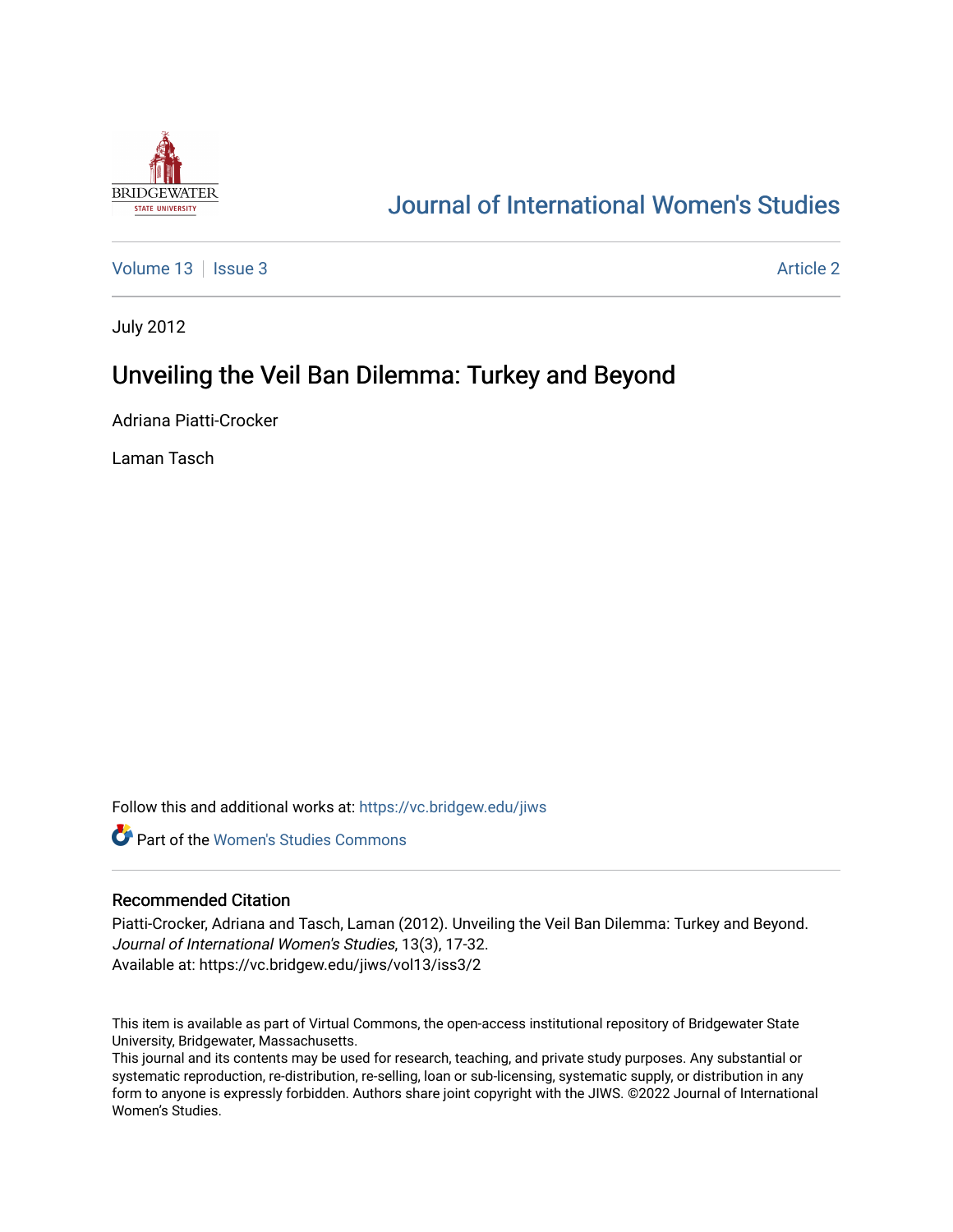This journal and its contents may be used for research, teaching and private study purposes. Any substantial or This journal and the Chickis may detailed in the United States and Divide States by Pubbosca. The Substantial o<br>systematic reproduction, Ke-tristribution, he selling it in an offer a fact the Veil Ban Dilemma: Turkey and B to anyone is expressly forbidden. ©2012 Journal of International Women's Studies.

### **Unveiling the Veil Ban Dilemma: Turkey and Beyond**

By Adriana Piatti-Crocker $^1$  and Laman Tasch $^2$ 

#### **Abstract**

This article examines Turkey"s veil ban policy, which has been in place since the 1980s. The dilemma is whether Muslim-veil bans impinge on the rights of expression and religion at both national and international levels or, whether states may legally justify a ban on the basis of secularism and women"s rights. Even though the idea of freedom "from religion" in Turkey has been closely linked to the European notion of secularism during most of Turkey"s republican history, more recently, secularism and veil bans in Turkey and in the West have been construed quite distinctly. This shows an increasing gap between European and Turkey"s politics and values.

*Keywords*: Human rights, Muslim-veils, secularism, Turkey, women's rights.

#### **Introduction**

 $\overline{\phantom{a}}$ 

Scholars and practitioners of international law have recognized the obstacles that human rights must overcome to conflate individual and collective rights into a cohesive system. More specifically, the collective nature of freedom of religion has been problematic (Chirkin 2007). Religious identity is acquired within communities, but the post-World War II international human rights regime initially placed greater importance on individuals as the locus of human rights. Moreover, the universality of basic individual human rights proclaimed in treaties and declarations has also been challenged by religious practices and regional conventions.

This article examines how freedom of religion is interpreted at state and international levels, using the example of Turkey"s veil ban. The issue here is whether Muslim-veil bans impinge on the rights of freedom of expression and religion, or whether states may legally justify a ban on the basis of secularism and women"s rights. The requirement to wear Muslim veils as an expression of religious identity is in itself highly controversial. Some Muslim theologians argue that the Qur"an requires women to be modest and not to provoke men by their appearance, and that modesty does not always translate into covering one"s head, full-body and face. This explains why there is such a great variation in Muslim veiling even among Muslim conservatives around the world. Although it is outside the scope of this work to discuss whether veiling is a requirement

<sup>&</sup>lt;sup>1</sup> Adriana Piatti-Crocker is Associate Professor at the University of Illinois, Springfield and is a comparative politics scholar on Latin America and gender and politics. Piatti-Crocker edited a book on diffusion on gender quotas in Latin America (Peter Lang, 2011) and co-edited a book on Same-Sex Marriage in the Americas (Lexington, 2010). She has published several articles and case-studies on gender quotas in Argentina, Latin America, and Afghanistan, and more recently has focused on veil bans in Turkey and Western Europe.

<sup>&</sup>lt;sup>2</sup> Laman Tasch is an instructor at the Columbia College (Chicago, IL). She grew up in the Soviet Union, received her master"s degree in sociology from the Middle East Technical University (Ankara, Turkey) and doctoral degree in political science from the Northern Illinois University (DeKalb, IL). She published several articles about conditions of ethnic and religious minorities in Russia and Turkey and rights of women in post-conflict societies. Currently she is working on the issues of minority women in Western Europe.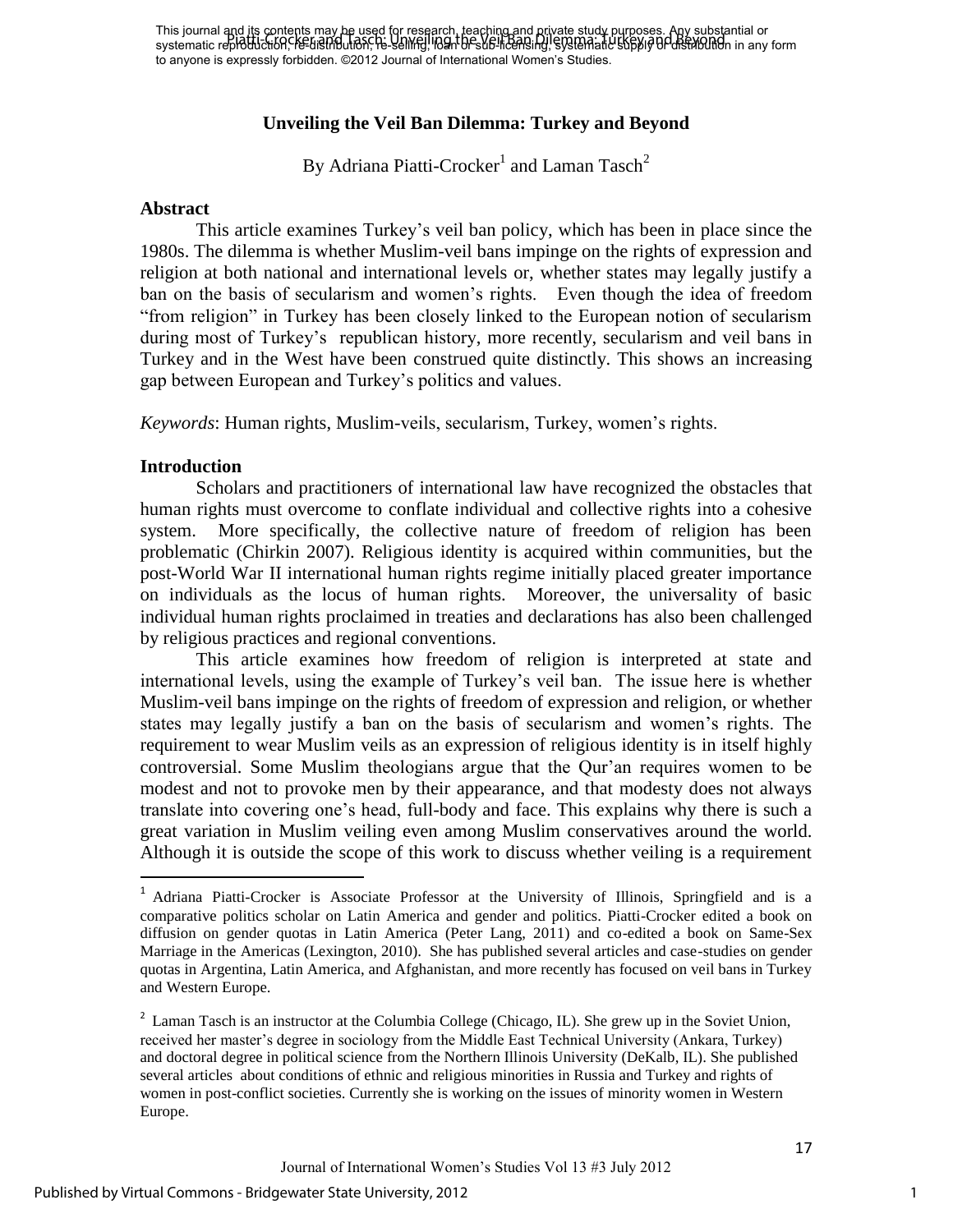under Islamic law, the fact that there is such a debate is noteworthy because it underlines different ways to interpret and reinforce what both sides of the debate claim to be their struggle for freedom of religion. To illustrate these controversies, this article examines the case of Leyla Şahin, a medical student at the University of Istanbul, who went to the European Court of Human Rights (ECHR) to challenge a veil ban in Istanbul"s university. As a Muslim woman, she claimed that the university policy-and Turkish lawsviolated her rights of freedom of expression and religion.<sup>1</sup>

The first section of this article examines general current trends on the protection of basic human rights and analyzes the universality of human rights and its problems, using as appropriate examples for this case, the European and Arab human rights agreements. A second section examines the historical evolution of secularism in Turkey since its origins during the 1920s until recent years and illustrates how this concept has been vaguely defined by political authorities. This has given court decisions ample room to construe the meaning of secularism and veil bans in Turkey. The third and last section analyzes the interpretation of Turkey"s veil bans at the international (European) level and examines European Court of Human Rights (ECHR) decisions on Turkey"s veil bans, including the case of university student Leyla Sahin. This discussion is significant because even though the idea of secularism and freedom "from religion" had been closely identified with the European notion of secularism since Turkey became a republic, more recently, policies of secularism and veil bans in Turkey, as compared to Western Europe, are being construed quite distinctly.

#### **Human Rights and the Problem of Universality**

The end of the cold war was seen to be the beginning of "a new world order," when the divide between western capitalist and eastern communist societies would no longer exist. Unquestionably, east vs. west conceptions of human rights have come closer together, yet the international community has also entered a period of remarkable global transition. The resulting confluence of peoples and cultures in an increasingly borderless multicultural world has created tension and conflict. According to Ayton-Shenker (2011) "there is an understandable urge to return to old conventions, traditional cultures, fundamental values, and the familiar, seemingly secure, sense of one's identity. Without a secure sense of identity amidst the turmoil of transition, people may resort to isolationism, ethnocentrism and intolerance." This is why human rights should be interpreted as a universal body of law, yet also taking into consideration the rights of cultural minorities.

In the strict sense of the term, universal human rights do not represent a given tradition nor are they oriented towards one culture to the exclusion of others. They do not impose one cultural standard, but they presuppose a minimum protection of rights necessary for human dignity. As a legal standard adopted through the United Nations and by most members of the international community, universal human rights are the result of a hard-won consensus to achieve and advance a common standard and an international system of law to protect human dignity.

Through several international agreements sponsored by the United Nations, the principle of universality of human rights has been clearly accepted and recognized in numerous international agreements. Human rights are emphasized among the purposes of the United Nations as proclaimed in its Charter, which states that human rights are "for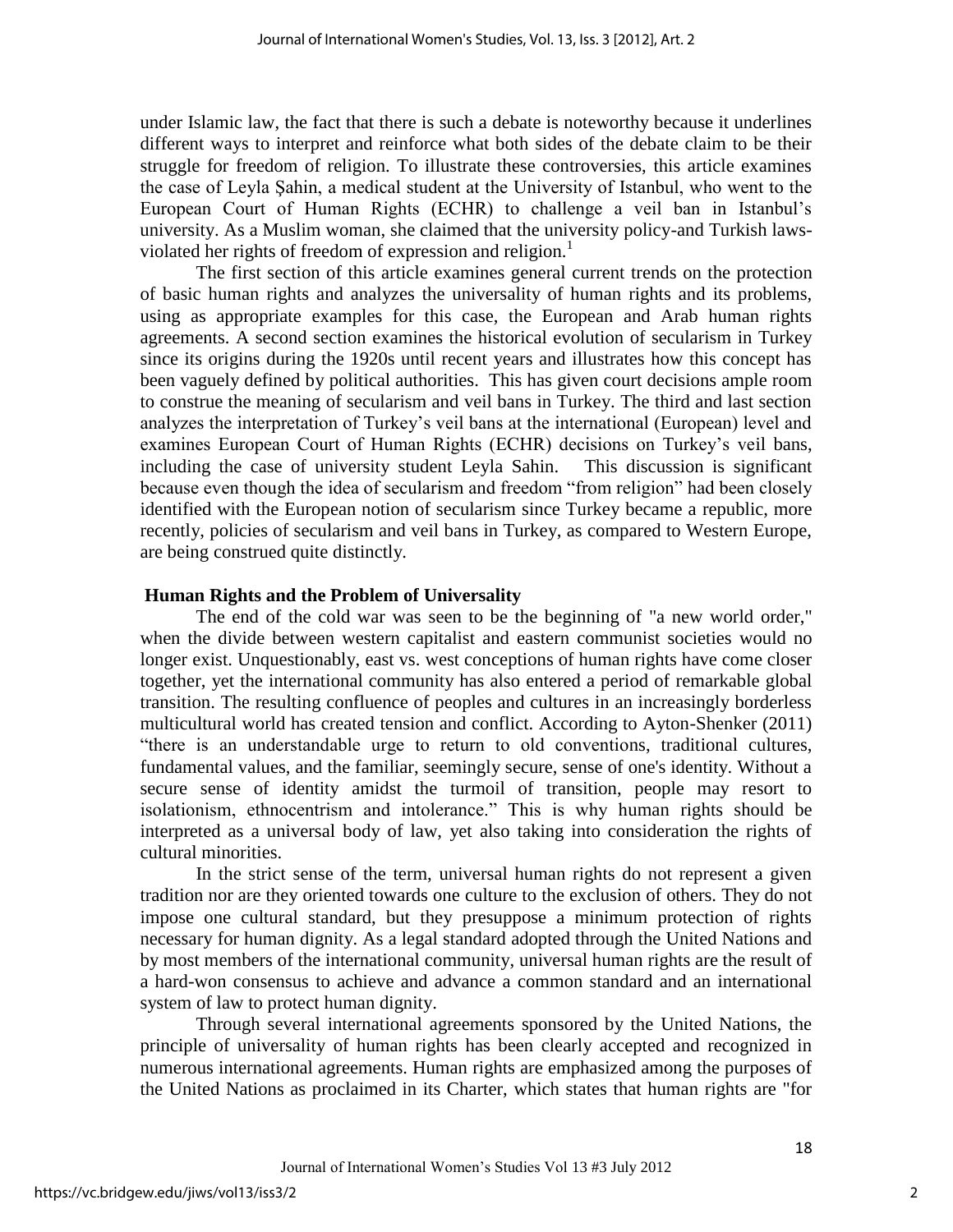all without distinction." Moreover, alongside the UN Human Rights system, regional human rights agreements have also expressly recognized individual and collective rights.

 At the opposite extreme of universality is cultural relativism. Cultural relativism is the assertion that individual and group-level traditions, far from being universal, vary according to different cultural perspectives, and absence of a "common denominator" of values ensues. Some would apply this relativism to the interpretation and application of human rights in view of different cultural, ethnic and religious traditions. Indeed, whereas most members of the international community have signed and ratified the major human rights conventions, some "relativist" undertones are still present; particularly relevant for this paper are those regarding "religious rights." For the purpose of this work, we will examine European human rights agreements and human rights treaties adopted by Muslim countries.

# **European Human Rights**

Article 9 of the European Convention for the Protection of Human Rights and Fundamental Freedoms regulates freedom of religion. In addition, like UN documents, the European convention emphasizes the universal and indivisible nature of human rights and remains neutral regarding religion. Regarding Muslim veils, the convention has several legal provisions that may justify the right to wear veils, most notably articles 8 and 9 on freedom of conscience, expression, and religion. However, similarly to international agreements, Articles 8 and 9 also allow some limitations to those rights "when they are prescribed by law and are necessary in a democratic society in the interests of public safety, for the protection of public order, health or morals, or for the protection of the rights and freedoms of others" (European Convention of Human Rights).

Concerning collective human rights, European states have adopted several agreements, including the Framework Convention for the Protection of National Minorities, which among other principles advocates the "preservation and development of culture and identity of national minorities." In addition, the European Charter for Regional or Minority Languages, and the OSCE Copenhagen Document of 1990 are directed to the protection of minorities. Yet, the increasing number of countries banning veils in Western Europe may be seen, at least partly, as policies that de-emphasize the protection of both individual and collective human rights to maintain the integrity of European culture. $2$ 

# **Islamic Human Rights**

 Among the various components of freedom of religion, the right to change religions and the right not to be religious have been problematic for many countries with a majority of Muslim populations, hereinafter called "Muslim countries,"<sup>3</sup> partially because of their historical encounters with European colonization and Christian missionaries. As an alternative to the Western human rights system, the Islamic Council, a private Islamic organization based in London, adopted a Universal Islamic Declaration of Human Rights in 1987. Three years later, official representatives of 45 Muslim countries adopted the Cairo Declaration of Human Rights in Islam and in 1994 Arab states adopted an Arab Charter on Human Rights which was reformed in 2004.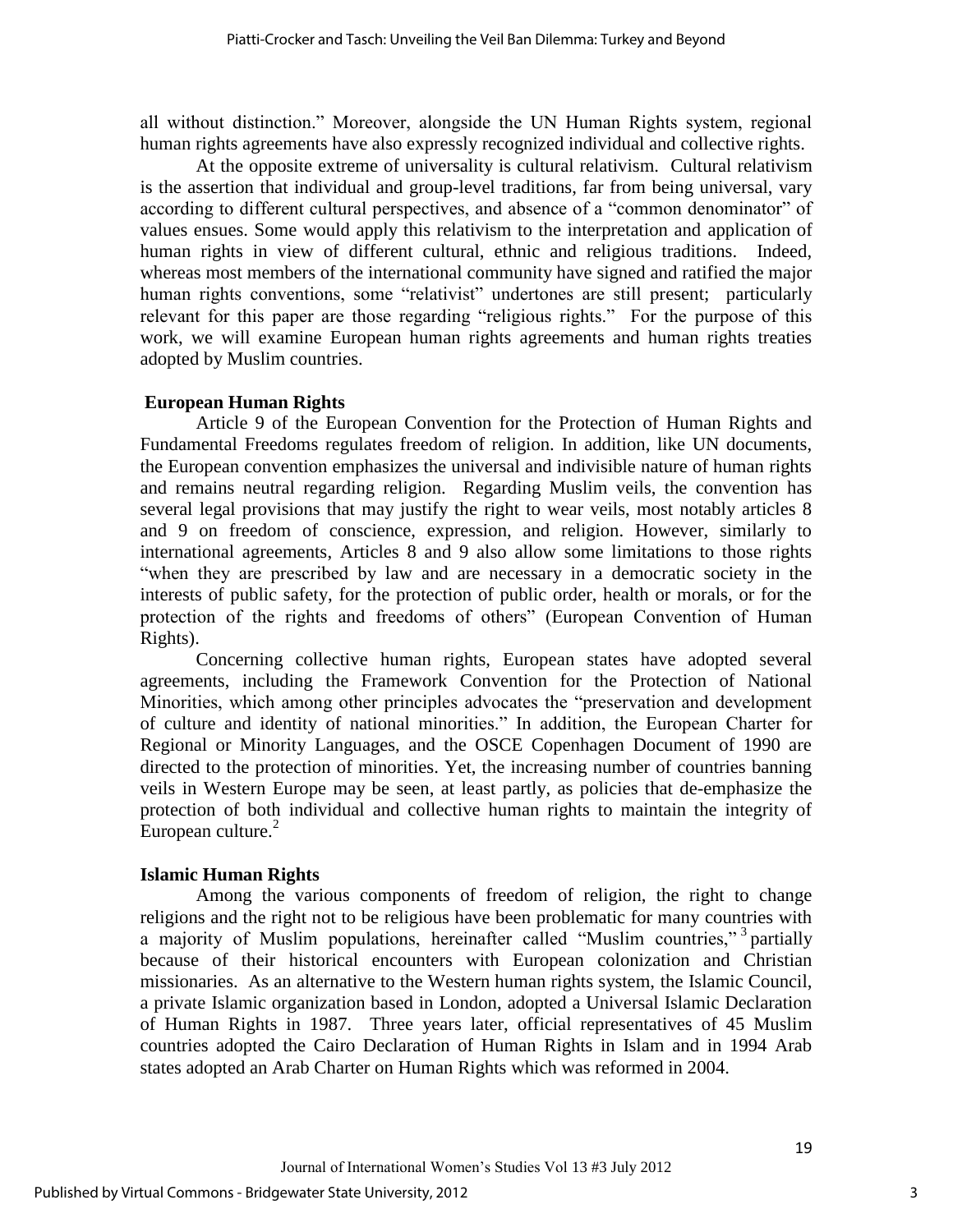In contrast to the UN and European human rights agreements, human rights documents adopted by Muslim countries or Islamic organizations make explicit references to God, Islamic law, and Shari"a. These allusions only raise questions as to whether the agreements also protect individuals who are not members of a religious group, or do not agree with the dominant interpretation of Islam. The 1981 Islamic Declaration of Human Rights<sup>4</sup> emphasizes the supremacy of Islamic law; it advances the principles of non-discrimination on the basis of race, color, sex, origin and language, but does not mention religion. Freedom of religion is guaranteed under Articles 10 and 13. Article 10 establishes the "Rights of Minorities" and stipulates that "a) The Qur'anic principle of "no compulsory religion" shall govern the religious rights of non-Muslim minorities (which means a protection from forced religious conversions); b) In a Muslim country religious minorities shall have the choice to be governed in their civil and family matters according to Islamic Law or by their own laws." Article 13 establishes the "Right to Freedom of Religion" and states that "Every person has the right to freedom of conscience and worship in accordance with his/her religious beliefs." In contrast to international and European human rights instruments, the document does not foresee a right not to believe.

The Cairo Declaration on Human Rights<sup>5</sup> also emphasized its conformity with Islamic Shari'a. Article 10, the only provision regarding religious identity, states that "Islam is the religion of true unspoiled nature. It is prohibited to exercise any form of pressure on man or to exploit his poverty or ignorance in order to force him to change his religion to another religion or to atheism." The 1994 Arab Charter on Human Rights<sup>6</sup> refers to UDHR, ICCPR and Cairo Declaration on Human Rights but it also claims to derive its legitimacy from Islamic Shari"a. Regarding freedom of religion, Article 26 provides "freedom of beliefs, thought and opinion;" and Article 27 guarantees the free exercise of religion unless restricted "by law." In addition, Article 37 guarantees minorities a right "to enjoy their culture or to follow the teachings of their religions." The  $2004$  reforms of the Arab Charter<sup>7</sup> continue its references to Islamic Shari'a. Article 30 is devoted specifically to freedom of religion and contains provisions similar to the European Convention except once again, of the freedoms to change one"s religion or not to believe.<sup>8</sup>

The fact that Arab human rights instruments are explicitly based on Islamic Shari'a raises numerous concerns, particularly from the perspective of women and minority rights. Although there has been an increasing rise in Islamic feminism and efforts to find sources for gender equality within Islamic law have been shown by Islamist scholars, they have not been influential in shaping the application of Islamic Shari'a, which in most cases has resulted in discriminatory practices against women. From the perspective of Muslim veil bans in Turkey, both the European and the Islamic human rights traditions have played a significant role in shaping these policies. As it will be examined in the next sub-sections and despite its Muslim tradition, Turkey may be categorized as a "hybrid" case, where both secularism and traditional Islamic roots have been incorporated into its constitutional and institutional systems. However, secularism has been a politically and judicially constructed policy, given the ambiguous characterization of this term by Turkey"s laws and regulations.

# **A State-Level Analysis: Turkey and "Hybrid" Secularism**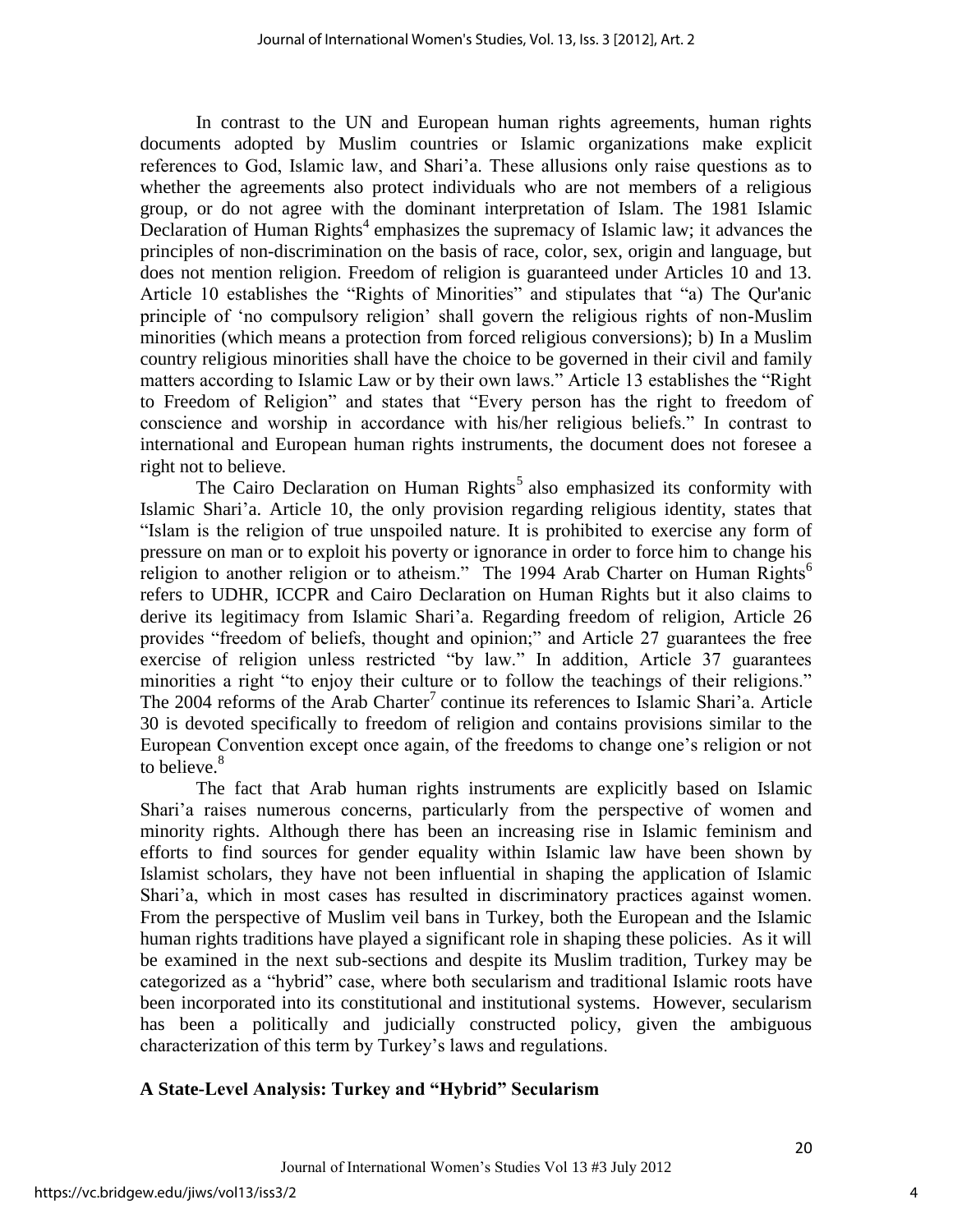The case of Turkey is particularly interesting for numerous reasons. Turkey is one of the largest predominantly "Muslim" countries in the world, but it is also a member of the European Human Rights Committee and recognizes the jurisdiction of the European Court of Human Rights to interpret domestic legislation in cases of alleged human rights violations. In addition, Turkey has sought membership in the European Union since the 1980s, providing a clear interest for Turkey to join the "West." Finally, Turks are one of the largest Muslim immigrant communities in Europe and have important Diasporas throughout Western Europe. Yet, Muslims are a socially constructed category, and what it means to be Muslim in Turkey as in other Muslim countries is subject to debate and interpretation as seen below.

Secularism in Turkey was introduced by one of the Ataturk's six arrows and was incorporated into the Turkish Constitution in 1928, when Islam as the state religion was excluded from the Constitution.<sup>9</sup> In subsequent decades, the Turkish government responded to the growing opposition of Islamic forces by harassing the official Islamic opposition on the one hand but making concessions with informal Islamic groups on the other. For example, in March 1924, the Diyanet (Diyanet Işeri Başkanlığı) or Directorate of Religious Affairs was established by Ataturk as a governmental institution with the purpose of creating an official, government-controlled form of Islam. Since the late 1940s, the Republican People"s Party (RPP), Ataturk"s political party, which ruled with no opposition in the 1920s, 1930s and most of the 1940s, began to sponsor pilgrimages to Mecca and open Sufi convents. In addition, Sunni Islam teachings spread to elementary schools, and imam-hatip schools (private training secondary-level schools for Sunni Muslim clergy) were created.

The RPP took rather radical measures to undermine the power of Islamic religious leaders who had been influential in shaping regional politics prior to the establishment of the Republic. Despite that, unpopular authoritarian politics required some flexibility towards Islamic opposition forces that were reflected in ambiguous policies enacted by the government.

#### **Political instability from 1950s to 1970s**

Despite the efforts of the RPP to gain the support of pious Muslim voters, Turkey"s Democratic Party which appealed to religious sentiments managed to get a significant percentage of parliamentary seats during the 1950s, 60s, and 70s and allowed this party to dominate Turkey"s politics during these three decades. The Democratic Party enhanced the policy of co-opting Islamist forces. They introduced teachings of religion (Sunni Islam) as an elective course in schools, permitted the imam-hatips to function, enacted policies beneficial to Muslim sects (tariqas), and built new Sunni mosques.

By the late 1950s, the government also allowed a call for prayer to be made in Arabic (which under the RPP rule had to be made both in Turkish and Arabic); the Institute of Islamic Studies (which had been closed during the RPP rule) was reopened; and Koranic readings were broadcasted on radio. As a result, under the rule of the DP, Turkey witnessed increasing religious fervor. At the same time, Turkey witnessed violent clashes between secularist and Islamist political forces that led to military coups in 1960 and 1971.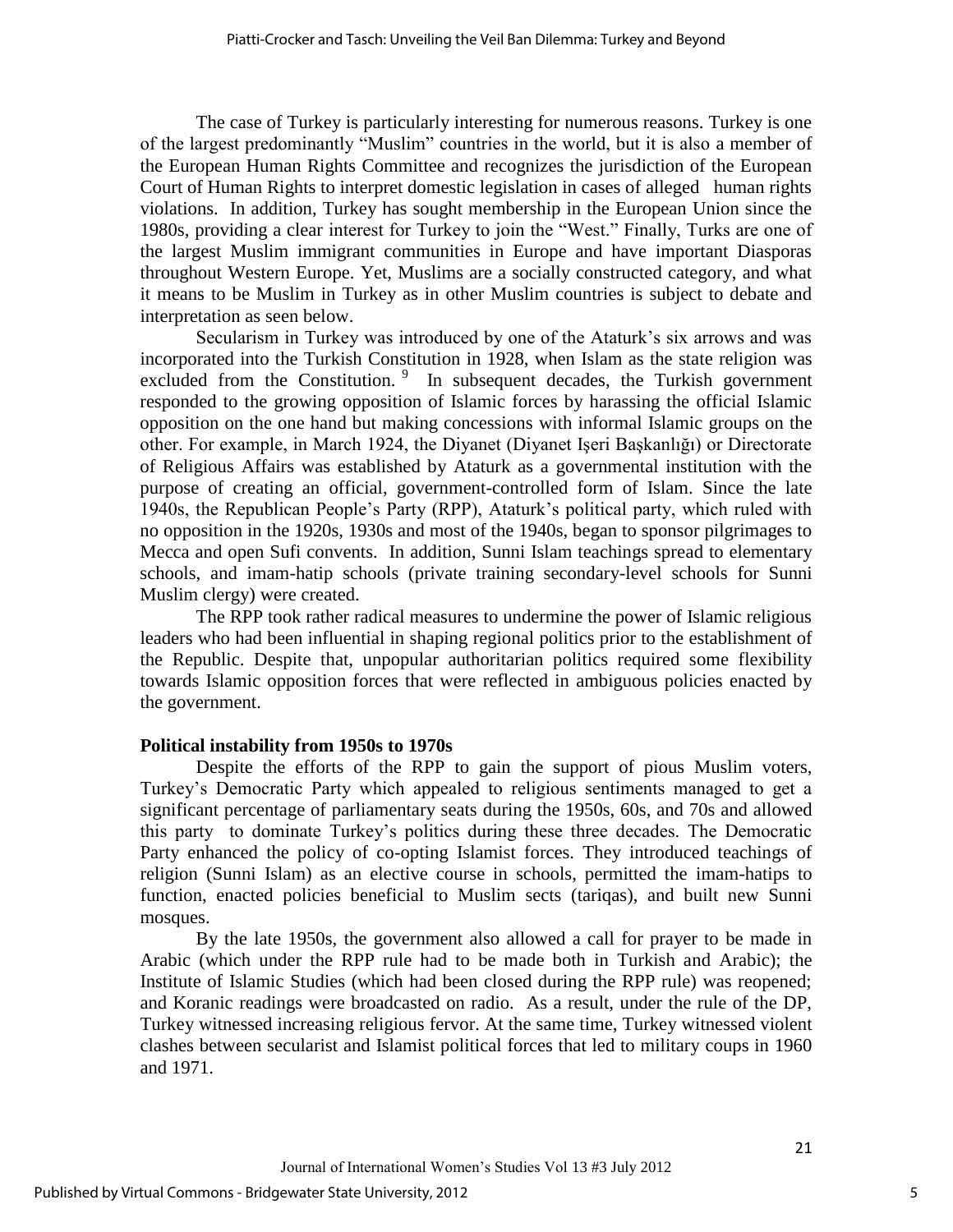Post-coup Turkish politics witnessed raising popularity of political forces using Islamist rhetoric and expansion of Sunni Islam in the public educational system. Despite renewed violent clashes between secularists and Islamists, police forces failed to intervene, allowing right-wing organizations and political parties, such as the increasingly radical Nationalist Movement Party (MHP) to succeed. MHP pioneered the idea of a "Turkish-Islamic synthesis" which combined Turkish descent and language with Sunni Islam as a major defining feature of Turkish identity.

In terms of secularism, Diyanet continued to use taxpayers' money to promote state-controlled Islam. More important, in 1972 Turkish Law required all its citizens to record their religious identity. As discussed later in the article, decisions of the Turkish Constitutional Court in favor of this policy demonstrate that this was not perceived as contradicting Turkey"s secularism because it did not imply direct discrimination of religious rights.

## **A Delicate Balance? Secularism and Political Islam since the 1980s**

 In the name of re-establishing pubic order, the military intervened again in 1980, but also used Islamic rhetoric (Turkish-Islamic synthesis) to appease the opposition. Interestingly enough, a couple of months after the coup, the High Council for Religious Affairs (decision 77) stated that it was a duty for Muslim women who attended the imamhatip schools (religious schools) to cover their heads with a Muslim veil. In addition, under military rule, teaching religion (exclusively Sunni Islam) in the schools was made mandatory, even when it was against the will of the parents.

Furthermore, the military allowed Saudi Arabia to sponsor the World Islamic League to finance Turkish religious teachers, to build a mosque in the Turkish parliament, and to establish Islamic centers in various universities. The military also allowed some Islamic banks and financial organizations to establish their branches in Turkey. These activities further contributed to the empowerment of Islamic groups in Turkey. Appointees for important positions were chosen from conservative groups, including the Muslim brotherhood.

It is noteworthy that the same conservative-military forces that promoted Sunni Islam through their policies also introduced a ban on Muslim veiling in public spaces. Under an administrative regulation on "Employees" Clothing working in Public organizations and Institutions" veiling was restricted. Thus, all female students in educational institutions of any level (schools and universities) were mandated to uncover their heads. Later that year, the ban was expanded to all female civil servants. The same law also regulated personal appearance for men and women's hair-style, dress style, and length of nails and skirts, although not all regulations were enforced. In addition, the Higher Education Council (Yükseköğretim Kurulu, YÖK) introduced a disciplinary penalty for those who deviated from established dress codes. Perhaps Turkey"s military wanted to please both secular and religious camps to prevent violent clashes between them. However, and possibly as a result of such policies, the 1980s witnessed further empowerment of the informal male-dominated Islamist groups; described in the literature as a rise of political Islam in Turkey.

Post-coup multi-party politics elected new Islamic political parties to Parliament that continued through the 1990s. Yet, in 1997 Turkish Armed Forces demanded that parliament (under the implicit threat of a coup) introduced new policies that would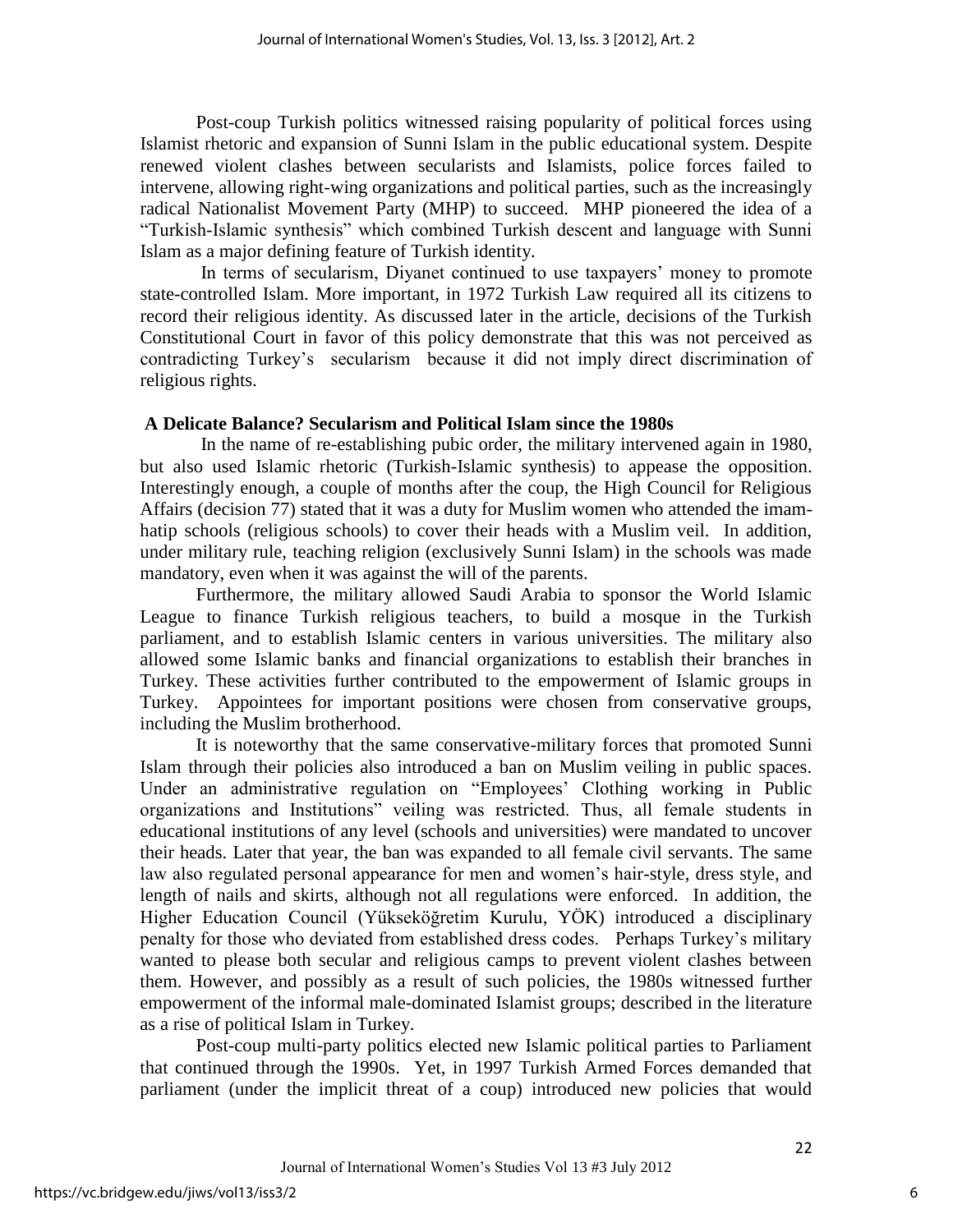undermine the strength of Islamic political forces. These reforms included increasing mandatory public schooling from five to eight years,  $10$  government's oversight of religious orders, ending the recruitment of party members for governmental jobs, fully implementing a secular dress code, and re-evaluating foreign relations with Iran.<sup>11</sup>

The Chief of Staff established the "Western Working Group" to monitor the activities of Islamic "fundamentalist" groups. It also organized a series of briefings for bureaucrats, academicians, journalists, lawyers, and judges about Islamist activities in Turkey. As a result, the military closed corporations, newspapers, national and local television stations, magazines, and student fraternities suspected of "subversive Islamic activities." In addition, the army formulated a new "concept of national security" which declared Islamic movements to be the most important threats to the Turkish Republic.

Yet, Islamic forces have continued to influence Turkish politics until today. Former Islamic Virtue Party (VP)-later banned by the Constitutional Court for its radical views- was split into two political parties both of which are still functioning in Turkey today. Its traditionalist or conservative wing formed the Felicity Party (Selamet Partisi), SP, and the moderate wing formed the Justice and Development Party (Adalet ve Kalkınma Partisi, JDP), which came to power in 2002 and it is still Turkey"s ruling party. Despite its relatively moderate views, one of the most significant JPD policies has been its re-interpretation of Turkey"s secularism. For example, the Turkish parliament has allowed the return to school of thousands of students who have been previously expelled from universities for wearing Muslim veils. As discussed in the following sub-sections, in the case of Leyla Şahin, the JDP-controlled government opposed the ECHR decision in support of Turkey's veil ban and successfully challenged the ban in 2010.

# **The Law and its Interpretation: Veil Bans and the Courts**

In Turkey, veiling is more often identified with the Muslim-Sunni tradition as some non-Sunni Muslim groups (such as Alevis) do not require women to wear veils (Dressler 2008). In recent years, the battle to lift Turkey"s decades old headscarf ban has become one of the prominent symbols of conservative politics and as such, the wives of legislators from the ruling JDP are increasingly veiled and the number of veiled women in general has been increasing.

Secularism is mentioned several times in the Turkish Constitution,  $^{12}$  but it is never clearly defined. For example, the Constitution"s Preamble states that

"no protection shall be accorded to an activity contrary to Turkish national interests, the principle of the indivisibility of the existence of Turkey with its state and territory, Turkish historical and moral values or the nationalism, principles, reforms and modernism of Atatürk and that, as required by the principle of secularism, there shall be no interference whatsoever by sacred religious feelings in state affairs and politics.<sup>13 $\alpha$ </sup>

Article 24 of Turkey"s Constitution (last amended in October 2001) provides for "freedom of conscience, religious beliefs and conviction;" and guarantees both the freedom to practice religion and to be protected from the forceful participation in religion, yet it also provides for "education and instruction of religion," though under state control. However, there is no Turkish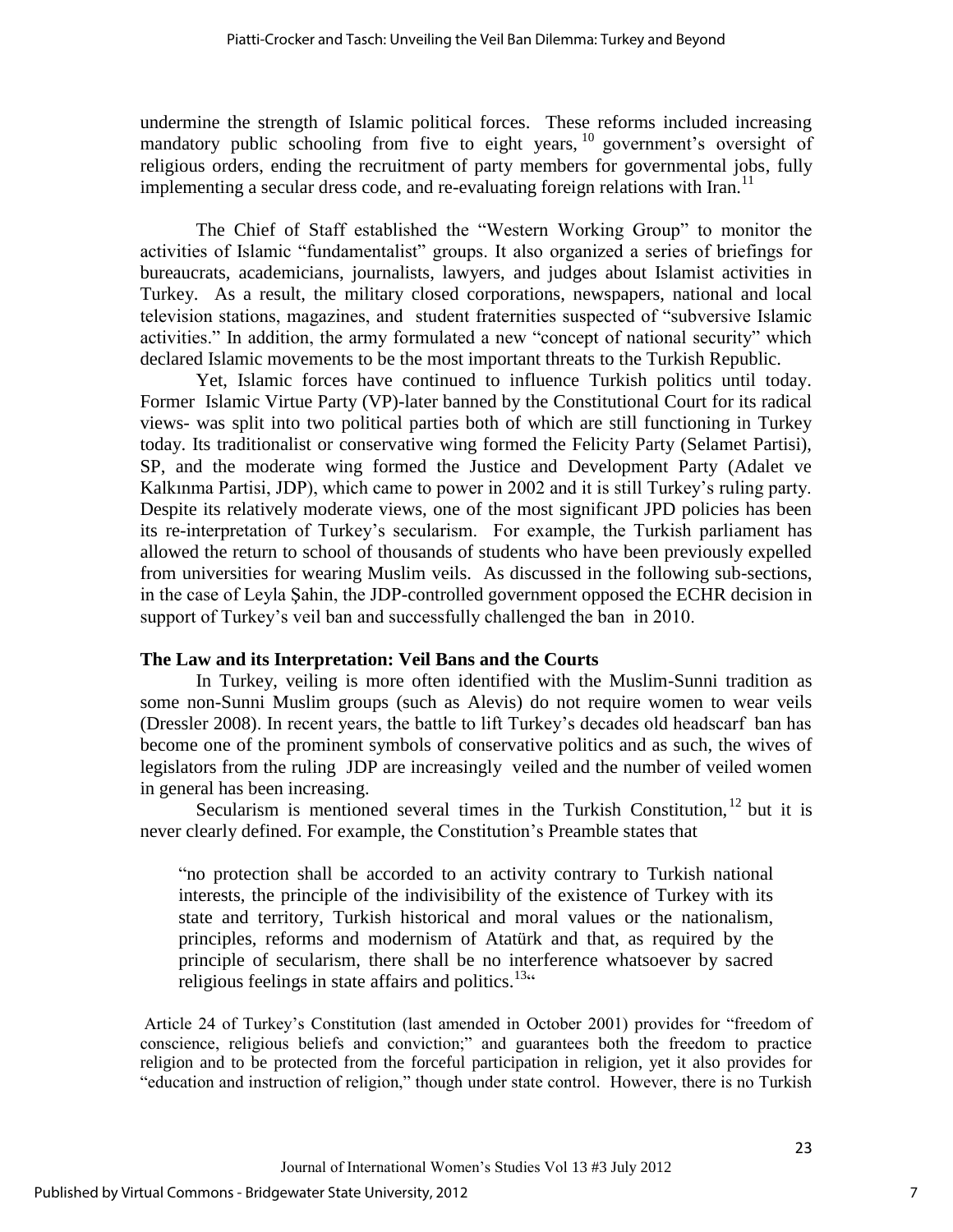law regulating these constitutional provisions and leaves their interpretation to judicial and administrative authorities.

Constitutional provisions regarding freedom of religion have contradictory elements. The state guarantees the right to practice freely any religion but it also limits such freedom of religion not only when it is exercised with the intent "of personal or political influence, or for even partially basing the fundamental, social, economic, political, and legal order of the state on religious tenets," but also when it is "exercised with the aim of violating the indivisible integrity of the state with its territory and nation" or when exercised, it endangers the "democratic and secular order of the Turkish Republic based upon human rights" (Article 14). The state also created the Directorate of Religious Affairs and thus allowed some Muslim clerics to be salaried employees of the government, financed the construction of mosques, and published religious literature and Islam-teaching schools, in direct transgression to the concept of secularism.

Turkey"s courts have interpreted the principle of secularism with ample ambiguities, given the broad constitutional terms and a lack of legal regulations. In 1971, one of the opposition political parties filed a case with the Turkish Constitutional Court claiming that having a Directorate of Religious Affairs with government employees contradicted the constitutional principle of secularism, because religion should be separate from the state and the state could not be involved in spreading religious knowledge. The Court stated that from the legal point of view, secularism means that religion and state are separate but, unlike Western Christian countries, in Turkey the state regulates this relationship. Thus, according to this interpretation secularism in Turkey means that religion should never be sovereign and independent from state control. In other words, Turkish citizens are constitutionally guaranteed freedom of religion, but when religion crosses the boundaries of the individual and impacts public order and security, certain limitations on the freedom of religion are acceptable to prevent its "misuse."  $14$ 

 A year after this decision, Turkey adopted a Population Law (Nufus Kanunu) that required all Turkish citizens to identify themselves by their religion (Article 43) on their identity cards. The Constitutional Court interpreted this requirement several times and in all cases it upheld its constitutionality. For example, a Turkish citizen of the Bahai faith argued against article 43 of the Population Law because he was not allowed to declare and record "Bahai" (a non-recognized religion in Turkey) on his identity card. In its 1986 decision, the court asserted that the Turkish Constitution guarantees freedom of religion to individuals of all religions, whether established or not. It also stated that limitations and restrictions on freedom of religion are justifiable when religion influences social life, public order and security. Again, ten years later, the Council of State refused to record an individual"s conversion to "Sky God" (Tengri Root) because this was not a recognized religion in Turkey. Yet, the court asserted that freedom of religion included a freedom to change one"s religion. Hence a person who converted from Islam to another religion had a right to have his or her religion recognized on identity cards.

The Supreme Court also upheld the constitutionality of veil bans on several occasions. In a 1998 decision, the Court claimed that veil bans were based on secularism because when religion is expressed in public spaces, including public schools, it prevents people belonging to different faiths from cooperating with each other. A few years later, the court upheld veil bans claiming that allowing the display of religious symbols in countries where a majority belongs to a single faith would discriminate against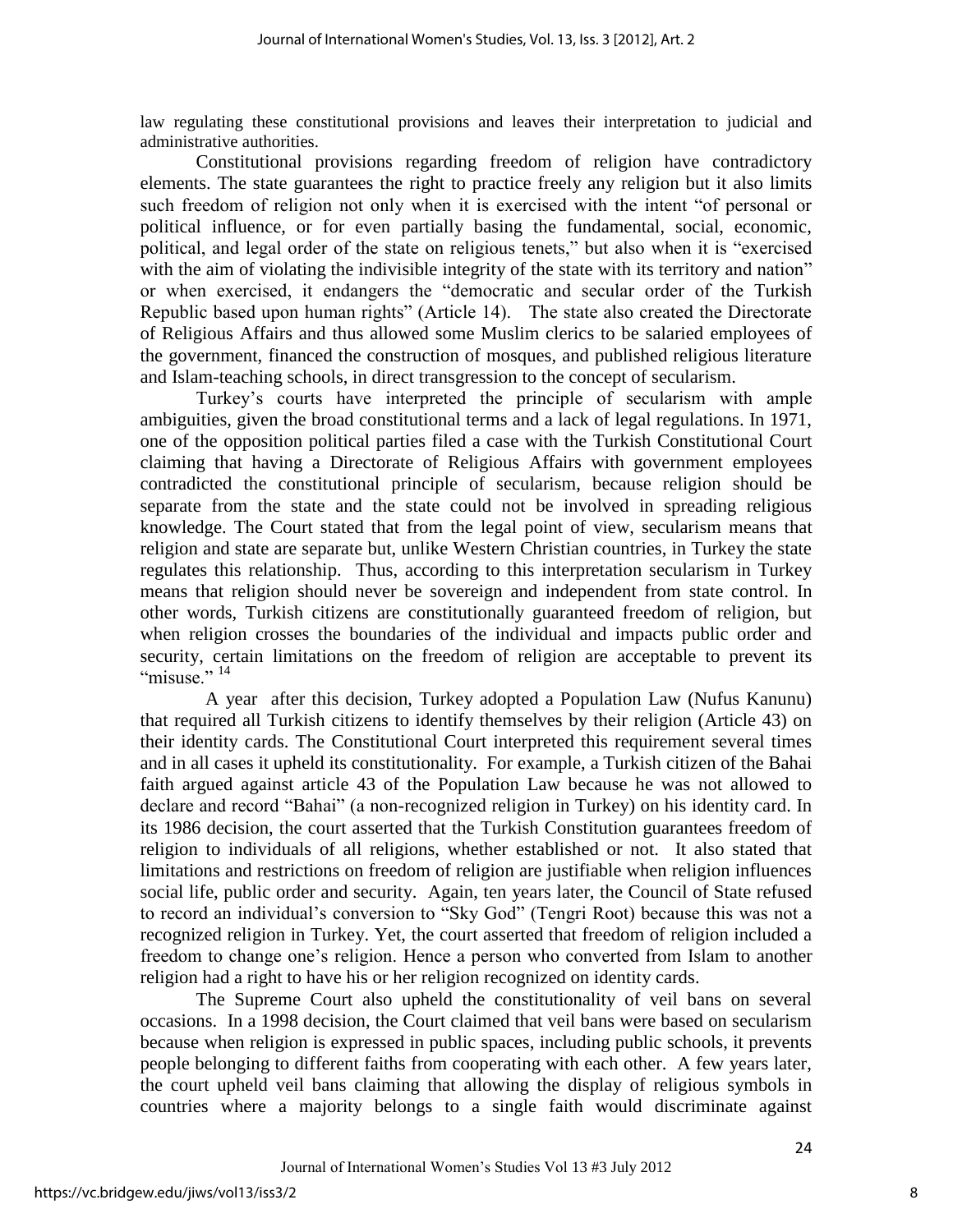minorities, incite radicalism among students, and disrupt public order. In sum, the Constitutional Court claimed that Muslim veils threatened Turkey's secular roots.<sup>15</sup>

During the1999 national parliamentary elections, two women, Merve Kavakci from the radical Islamist Virtue Party and Nesrin Ünal, from the Nationalist Action Party (Milliyetci Hareket Partisi), were elected to the legislature for the first time in the country"s history. Both women wore veils, despite the fact that veiled women were not allowed to seat in parliament. Because of this policy, Ünal removed her veil before claiming her seat in parliament and asserted that the interest of the nation came before her individual freedom, but Kavakci defied the secular policy and still wore a veil. She was applauded by VP deputies but rejected by other parliamentarians, the prime minister and Turkey"s president. More drastic measures ensued, including forced resignation from her position and revocation of her Turkish citizenship. In an appeal to the ECHR, the European Court found that revoking Kavakci"s citizenship for wearing a veil violated the Protocol of the European Convention on Human Rights which on Article 3, guarantees that free elections should take place "under conditions which will ensure … free expression."<sup>16</sup>

As discussed in previous pages, since the JDP"s ascent to power the meaning of "secularism" and veil bans have become more relaxed. The party"s 2006 Program of Development of Democratization defined religion "as one of the most important institutions of humanity, and laicism [secularism] as unavoidable condition of democracy, and as a guarantee of freedom of religion and consciousness." It emphasized that secularism should be understood as a freedom to practice religion, to express one"s beliefs, and live according to them. On the other hand, the instruction of religion is "a requirement of the principle of secularism" according to the party, and the state does not have the right to intervene in matters of "family, school, property, religion, and morality.<sup>17</sup>

This interpretation of freedom of religion differs from the individualist approach of the UN and the EU and it is more similar to the approach adopted by Islamic human rights documents. Although the JDP does not explicitly refer to Islamic law (Sharia), its approach to freedom of religion as a freedom to reassert one"s religion rather than a freedom "from religion" shows significant differences from previous interpretations of Turkey"s secularism. It is evident that the political nature of both secularism and religious freedoms in Turkey and its judicial interpretations have evolved and changed with a stronger presence of Islamist political parties and of their views in more recent court decisions.

### **The ECHR: Veil Bans at the International Level**

From international and regional perspectives, previous ECHR interpretations of veil bans are politically significant, given the fact that an increasing number of European countries have adopted veil bans recently. Though more restrictive, veil-ban legislation in France, Belgium, and other Western European countries sub-nationally will bring new legal challenges to the region. For Turkey, the issue of veil bans at a European court had political ramifications. Turkey"s petition to join the EU had been postponed indefinitely for, among other reasons, not complying with EU standards on human rights. However, ECHR decisions have consistently supported Turkey"s veil bans, on the basis that

9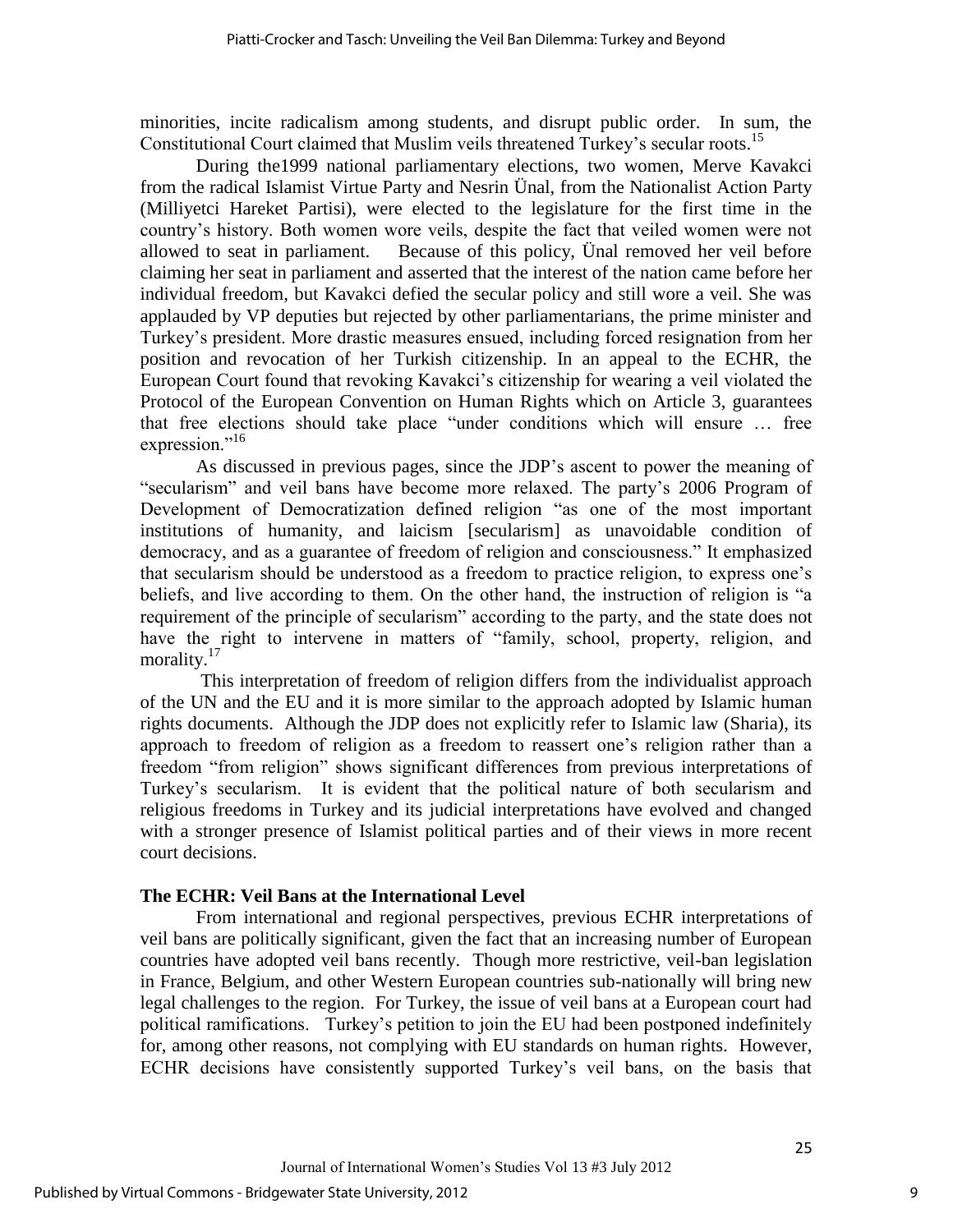maintaining secularism in public places is not only legal under European law but also in the best interest of a religiously and ethnically divided country like Turkey.

One of the most notorious instances where Turkey"s veil ban was challenged in an international court was the case of Leyla Şahin. A university student raised by a conservative Turkish family in which women were traditionally veiled, Şahin was not allowed to register and attend classes or exams at the University of Istanbul because she wore an Islamic veil. Şahin was not the first veiled student who had been banned from attending a public university because of the veil, but she was the first one to take her case to the ECHR in 1998 and to juxtapose her interpretation of freedom of religion with the dominant view of Turkish secularism at the time. In addition, this case took place during the time when Turkey and the EU"s relations were facing some difficulties. Thus, Sahin's case was also political as it presented a challenge against Turkey's human rights record.

Veil bans in public universities were common in Turkey. They were based on the constitutional principle of secularism, in accordance to university regulations, and founded on decisions of Turkey"s Council of Higher Education, which banned women from wearing Islamic veils in all public educational institutions. According to university regulations:

"Students whose "heads are covered" (who wear the Islamic headscarf) and students (including overseas students) with beards must not be admitted to lectures, courses or tutorials. Consequently, the name and number of any student with a beard or wearing the Islamic headscarf must not be added to the lists of registered students."<sup>18</sup>

 Based on the principles of freedom of religion and expression, Şahin appealed to the Istanbul Administrative Court, claiming that university policies regarding headscarves infringed on her rights guaranteed by Articles 8, 9 and 14 of the European Convention of Human Rights. The Administrative Court dismissed the application, holding that a university vice chancellor, as the executive organ of the university, had power to regulate students' dress-code for the purposes of maintaining order as long as that regulatory power was exercised in accordance with relevant legislation and judgments of the Constitutional Court and the Supreme Administrative Court. Referring to the settled case-law of those courts, the Administrative Court held that neither the regulations at issue, nor the measures taken against the applicant could be considered unlawful. Şahin first appealed to the Supreme Administrative Court, but with a decision against her and as last judicial resort, she went to the ECHR.

With several changes in Turkey"s political landscape, the 2005 ECHR decision came at a time when secularism and veil bans in Turkey were being re-interpreted. Nevertheless, the ECHR decision was more closely identified with the still dominant judicial interpretation of Turkish secularism. Indeed, in its final decision, the ECHR asserted that even though university regulations restricting Şahin"s right to wear a veil had "interfered with the applicant's right to manifest her religion," this interference was prescribed by law and had a legitimate purpose according to the second paragraph of Article 9 of the Convention. It was justified in principle and proportionate to the aims pursued and could therefore be regarded as having been "necessary in a democratic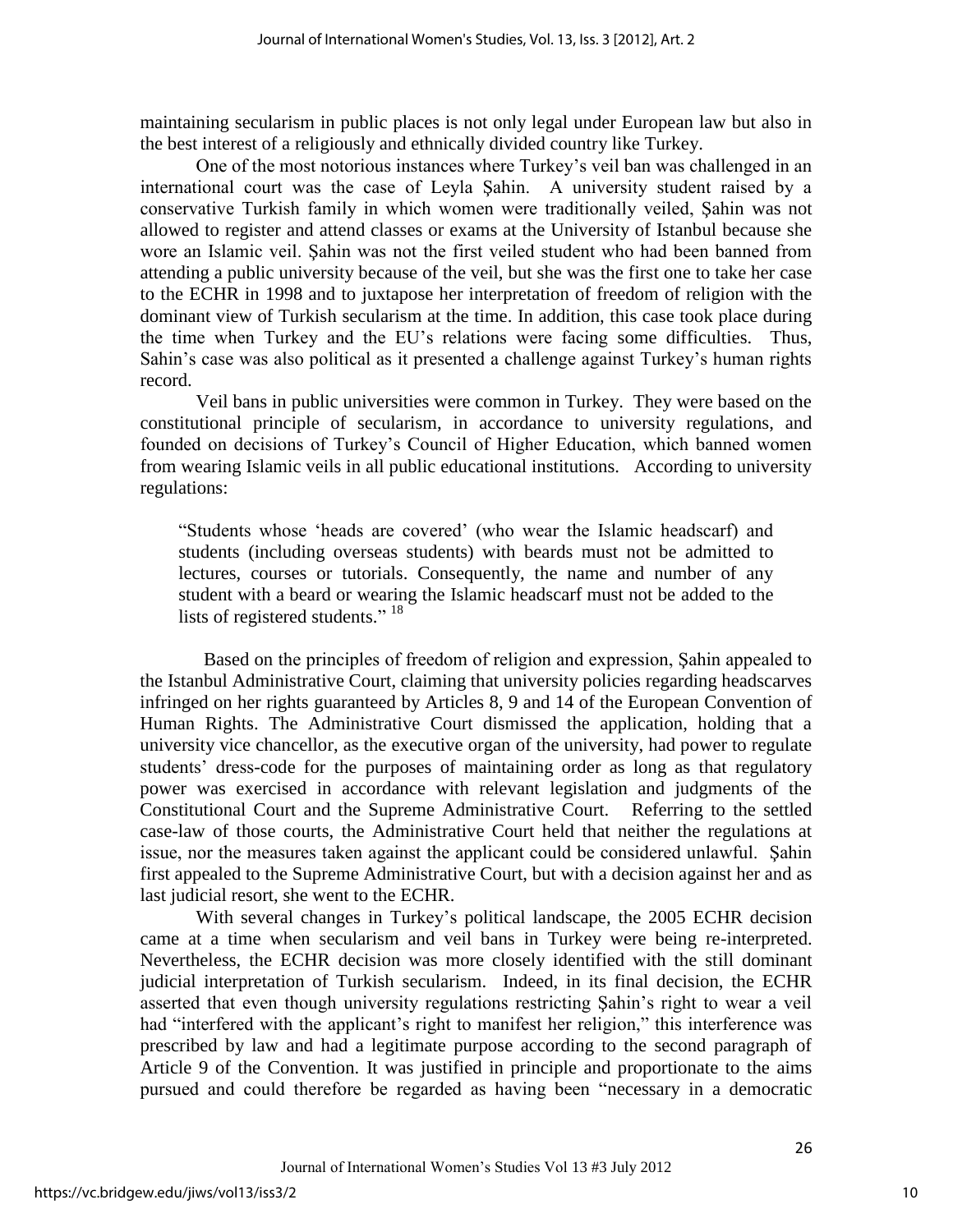society." The ban was justified based on the European interpretation of secularism (laïcité) on the grounds that "in democratic societies, in which several religions coexist, it may be necessary to place restrictions on the freedoms to manifest one"s religion or belief in order to reconcile the interests of the various groups and ensure that everyone"s beliefs are respected."<sup>19</sup> Hence, Turkey had a right to place restrictions on Muslim veils to protect "the rights and freedoms of others, public order and public safety."  $20$ 

The ECHR concluded that "in a country like Turkey, where the great majority of the population belongs to a particular religion, measures taken in universities to prevent certain religious movements from controlling the milieu was justifiable under Article 9 § 2 of the Convention." <sup>21</sup> Thus, the ECHR decision in this case followed previous analogous decisions and construed the meaning of "secularism" similarly to earlier interpretations of Turkish authorities and domestic courts. In Şahin"s case, with a decision against her appeal, she decided to finish her medical studies at the University of Vienna where she was allowed to wear a veil.

Two other decisions on Muslim veil bans were interpreted very similarly by the ECHR. The applicants entered their cases on the basis of Article 9 of the European Convention on Human Rights. In the first case, a Turkish female student Senay Karaduman was not allowed to obtain her university diploma because she was wearing a Muslim veil in a picture she submitted and required by the university. Ruling against Karaduman, the ECHR claimed that university regulations might be different from religious regulations and that the university diploma is not a document that verified religious (or any other cultural) identity.<sup>22</sup> In the second case, Lucia Dahlab, a Swiss female teacher converted to Islam was required to uncover her head while teaching. After appealing to the ECHR, the court emphasized the symbolic importance of wearing hijabs in an otherwise "neutral" educational environment and rejected Dahlab's appeal.<sup>23</sup>

After Şahin, the court heard the case of Hasan Zengin, a Turkish *Alevi* citizen, who on behalf of his daughter appealed to the ECHR arguing that compulsory Sunni classes of religion and teachings on Turkish morals and culture were violating his daughter"s freedom of religion. The ECHR concluded that Turkey did indeed breach a requirement of objectivity and pluralism with respect to teaching diverse religious and philosophical views (Article 2 of Protocol 1 of the European Convention on Human Rights) but did not violate the freedom of religion stipulated on Article 9 of the Convention. $^{24}$ 

In 2008, the Turkish Parliament passed a law lifting the Muslim veil ban, but the law was declared unconstitutional by the Turkish Constitutional Court for violating secularism (Steinvorth 2008, Ataman and Gottschlich 2008 )However, two years later, the Turkish Parliament passed another law lifting the ban. This time, the Turkish Constitutional Court did not challenge the law (Head 2010, Toksabay and Villelabeitia 2010). If the previous decisions of the ECHR are legitimate, then it remains to be seen whether lifting the ban will have adverse consequences for women and democracy in Turkey.

# **Shifting interpretations of Muslim veiling in Turkey: From a Hybrid Model to Veil-Friendly Legislation**

 In the past, both Turkey and the ECHR have interpreted very similarly the concepts of freedom of religion and the right of the state to impose certain limits on such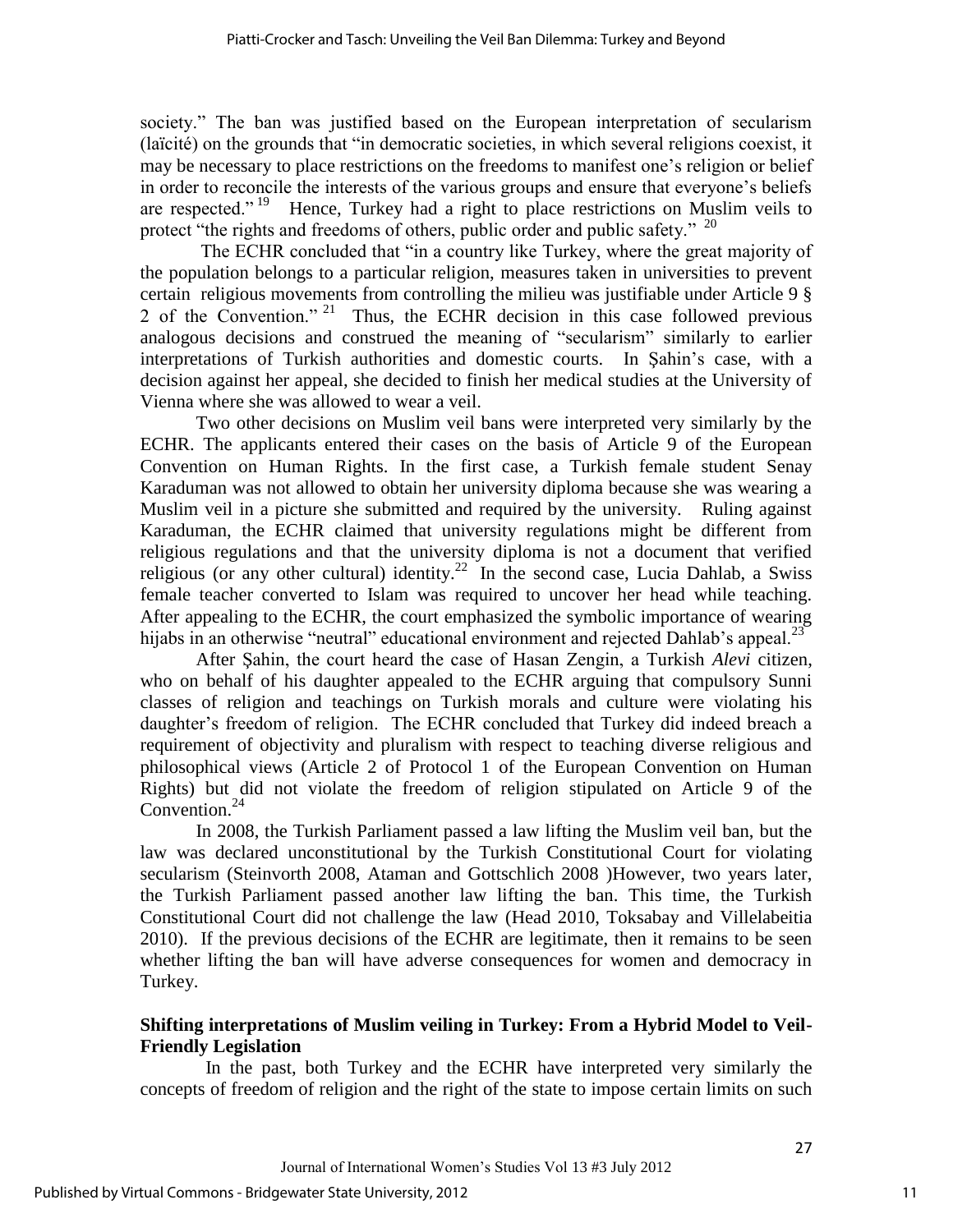freedoms for the sake of secularism. Yet, in recent years, Turkey's construal of "secularism" has evolved and changed along with the rise of Islamic forces in the country. Indeed, Turkey"s interpretation of religious freedoms is tilting more closely towards the Arab interpretation of freedom of religion and human rights in general and showing an increasing gap with EU and other international agreements. It is expected that other veil-ban cases will be heard soon by the ECHR since laws banning full-faced veils have been recently implemented in some Western European countries. In contrast, recent adoption of veil-friendly legislation is challenging Turkey"s more traditional interpretation of secularism. Moreover, international and regional human rights agreements and Turkey"s constitutional provisions are vague and make them susceptible to a variety of interpretations.

The right to wear Muslim headscarves in public spaces is particularly vulnerable to ambiguous interpretations for several reasons. First of all, Muslim veiling represents a specific interpretation of Islam. Thus wearing Muslim veils is not just an expression of religious identity; it is an expression of a particular strand of religious identity. According to Western European interpretation of freedom of religion, everyone has the right to believe or not to believe; and the government guarantees secularism or a religious-free public space. In contrast, according to Islamic human rights, freedom of religion (as any other human right) should be based on Islamic law and should be interpreted as freedom to practice one"s religion. Thus, religious minorities have a right to practice their own religions, but a religious-free public space is unconceivable.

Second, European and Islamic human rights systems differ in how these rights may be limited in their application. European human rights allow for limitations on the freedom of religion if its exercise threatens "public order, health and morals" as well as the rights of others. Islamic human rights do not establish such limitations. Indeed, interpretation of human rights in Muslim countries is based on Islamic law, or left to Islamic legal scholars to construe them. According to European human rights law, "the others" might be broadly interpreted as various groups even within the religious community, thus recognizing its diversity and variety of practices associated with it. In contrast, according to Islamic human rights, "others" are religious minorities, thus they assume internal homogeneity of their religious communities and hence uniformity of religious practices.

Turkey presents a very unique case when analyzed from these perspectives. Until recently, Turkish authorities interpreted freedom of religion in a *hybrid* manner. On the one hand, political authorities and state-court decisions supported banning veils for women in all public schools and universities, and interpreted freedom of religion, nondiscrimination and other individual rights more closely to the European model of secularism. On the other, unlike the European model, religious teachings and "morality" in public schools are mandatory, according to Turkey"s constitution, placing Turkey more closely to the "freedom of religion" as it is interpreted by Islamic human rights law. Thus, secularism was interpreted as a freedom to practice religion but under a tight control of the state. However, with the advent to power of reformist Islamists under the leadership of the JDP, freedom of religion is going through a process of legal reinterpretation, as a right to practice one"s religion, and secularism is being re-invented as a social order which accommodates such freedoms. Under this new interpretation, it is not up to the state (or international institutions) to determine how an individual may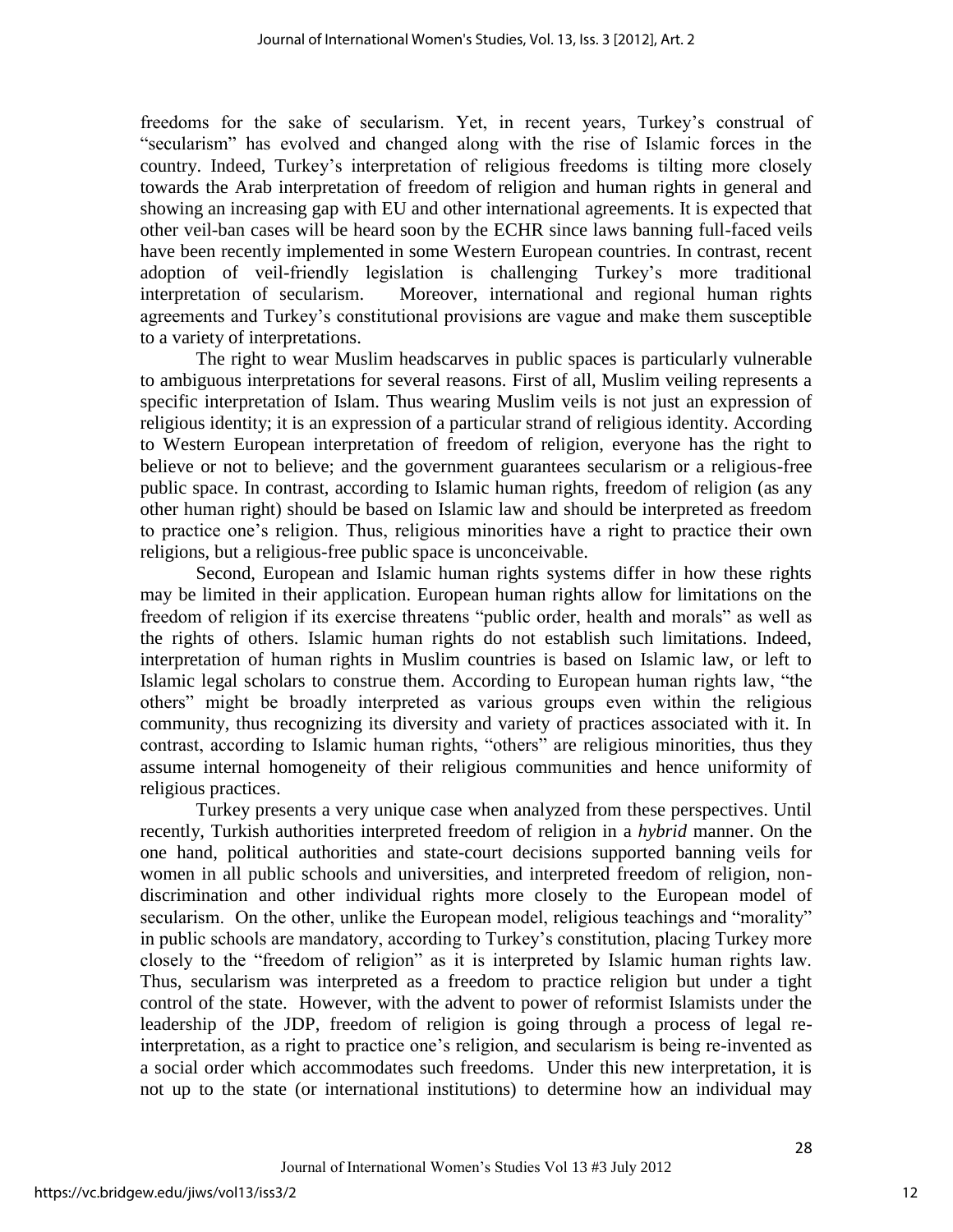practice his or her religion. Hence, Muslim veils are not viewed any longer as an obstacle to a secular order and have been allowed in public schools since 2010.

As Turkey"s interpretation of freedom of religion has shifted from an emphasis on individual rights and a religion-free secular order to collective rights and religion-friendly secularism, the question of whether the Turkish conceptualization of human rights in general is shifting closer towards the Islamic view is raised. Such changes may have important consequences not only for the rights of women whose interpretation of religious freedom does not involve wearing veils but also for the future of Turkey-EU relations, where Muslim veils are increasingly perceived as a symbolic association with radical Islam and generally unfriendly to women's and others' human rights in general.

### **Notes**

 $\overline{a}$ 

- <http://www1.umn.edu/humanrts/instree/cairodeclaration.html>
- <sup>6</sup> 1994 Arab Charter on Human Rights

<sup>9</sup>Ataturk is the founder of the modern Republic of Turkey.

<sup>10</sup> This new policy would negatively affect the imam-hatips and Koranic courses, because until then, children were sent to study once the mandatory five years had been completed.

 $1$  Given the ethnic and religious divide in Turkey, veil bans were introduced to maintain secularism and religious neutrality in the country's public realm.

<sup>&</sup>lt;sup>2</sup> Justification for veil ban laws in Europe have been based generally on three major arguments; the need to preserve secularism, or the exclusion of religion from the public sphere, the notion that Muslim veils are a symbol of Islamic fundamentalism thus a threat to the security of a nation, and the view that Muslim veils are a symbol of women"s oppression.

<sup>&</sup>lt;sup>3</sup> Even though most of these countries have significant percentages of non-Muslim people, we refer to them as "Muslim countries," for pedagogical reasons.<br><sup>4</sup> 1081 Universal Islamic Declaration of Human Bights.

<sup>1981</sup> Universal Islamic Declaration of Human Rights,

http://www.alhewar.com/ISLAMDECL.html

<sup>&</sup>lt;sup>5</sup> 1993 Cairo Declaration on Human Rights in Islam

http://www1.umn.edu/humanrts/instree/arabhrcharter.html

 $72004$  Arab Charter on Human Rights

<http://www1.umn.edu/humanrts/instree/loas2005.html>

<sup>&</sup>lt;sup>8</sup> It also allows for limitations on this freedom for the same reasons as ICCR and European Convention. It reads:

Article 30 1. Every person shall have the right to freedom of thought, belief and religion, which may be subject only to such limitations as are prescribed by law. 2. Freedom to manifest or practice one's religion or beliefs or to perform rituals, either individually or in community with others, shall be subject only to such limitations as are prescribed by law and are necessary in a tolerant society that respects freedoms and human rights, to protect public safety, public order, health or morals or the fundamental rights and freedoms of others. 3. Parents and legal guardians are guaranteed the freedom to ensure the religious and moral education of their children.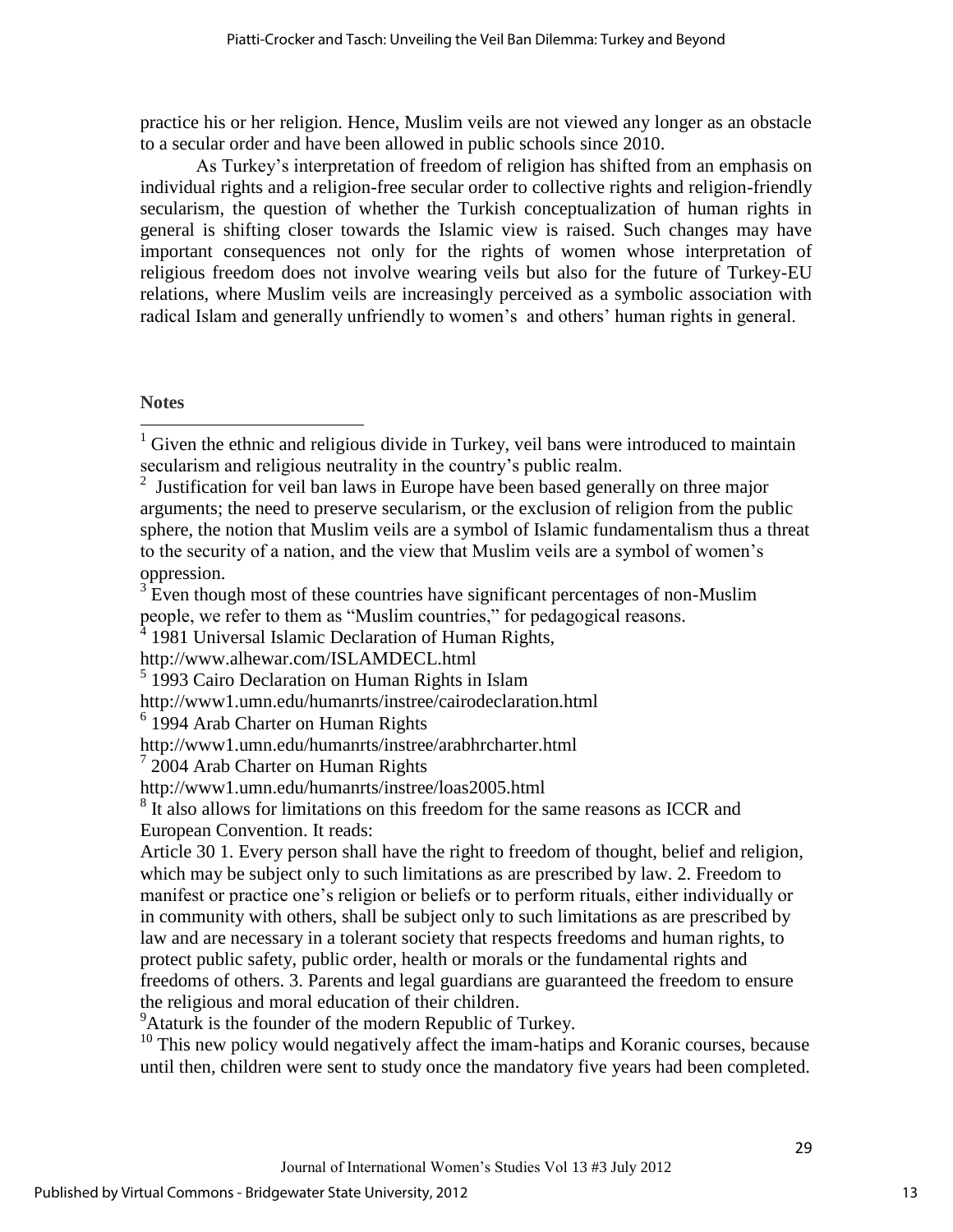$11$  The so called 28 February Process had transformative effects on Islamic forces in Turkey and it was the first political measure since the 1940s that Turkish secularists introduced to prevent the rise of political Islam.

<sup>12</sup> The Constitution of the Republic of Turkey

[http://www.anayasa.gov.tr/images/loaded/pdf\\_dosyalari/THE\\_CONSTITUTION\\_OF\\_T](http://www.anayasa.gov.tr/images/loaded/pdf_dosyalari/THE_CONSTITUTION_OF_THE_REPUBLIC_OF_TURKEY.pdf) HE\_REPUBLIC\_OF\_TURKEY.pdf

 $13$  The Constitution of the Republic of Turkey

[http://www.anayasa.gov.tr/images/loaded/pdf\\_dosyalari/THE\\_CONSTITUTION\\_OF\\_T](http://www.anayasa.gov.tr/images/loaded/pdf_dosyalari/THE_CONSTITUTION_OF_THE_REPUBLIC_OF_TURKEY.pdf) [HE\\_REPUBLIC\\_OF\\_TURKEY.pdf](http://www.anayasa.gov.tr/images/loaded/pdf_dosyalari/THE_CONSTITUTION_OF_THE_REPUBLIC_OF_TURKEY.pdf) 

<sup>14</sup>Turkish Constitutional Court, October 21, 1971, No. 1971/76.

[http://www.anayasa.gov.tr/index.php?l=manage\\_karar&ref=show&action=karar8](http://www.anayasa.gov.tr/index.php?l=manage_karar&ref=show&action=karar8) <sup>15</sup> See *Hasan and Eylem Zengin v. Turkey* (Application no. 1448/04), European Court on

Human Rights, 9 October 2007.

[http://cmiskp.echr.coe.int/tkp197/view.asp?item=1&portal=hbkm&action=html&highlig](http://cmiskp.echr.coe.int/tkp197/view.asp?item=1&portal=hbkm&action=html&highlight=1448/04&sessionid=83208969&skin=hudoc-en) [ht=1448/04&sessionid=83208969&skin=hudoc-en.](http://cmiskp.echr.coe.int/tkp197/view.asp?item=1&portal=hbkm&action=html&highlight=1448/04&sessionid=83208969&skin=hudoc-en) Web. 3 December, 2011.

<sup>16</sup> Yet, up to this point, Kavakci's citizenship has not been restored.

<sup>17</sup> *Adalet ve Kalkınma Partisi. Kalkınma ve Demokratikleşme Programı* [Justice and Development Party. Development and Democratisation Program] Ankara: Adalet ve Kalkınma Partisi, 2006, p. 11.

<sup>18</sup> *Leyla Şahin v Turkey*. Application No. 44774/98. European Court on Human Rights, 10 November 2005.

<sup>19</sup> Ibid, 18.

 $\overline{\phantom{a}}$ 

<sup>20</sup> Ibid, 18.

 $21$  Ibid, 18. Yet, as Judge Tulkens stated in the Sahin case, "[a]bove all, the message that needs to be repeated over and over again is that the best means of preventing and combating fanaticism and extremism is to uphold human rights." Leyla Sahin v Turkey. Application No 44774/78.Judgment of the Grand Chamber of the European Court of Human Rights of 10 November 2005, dissenting opinion of Judge Tulkens para 20.

<sup>22</sup> *Karaduman v Turkey*. Application N. 16278/90. European Court of Human Rights. Judgment of 3 May 1993.

<sup>23</sup> *Dahlab v Switzerland*. Application No 42393/98. Decision of the European Court of Human Rights of 15 February 2001.

 $24$  Ibid, 16.

# **References**

Arab Charter on Human Rights. 1994. Retrieved from

[http://www1.umn.edu/humanrts/instree/arabhrcharter.html.](http://www1.umn.edu/humanrts/instree/arabhrcharter.html) on 23 Oct. 2011.

Arab Charter on Human Rights. 2004. Retrieved from

<http://www1.umn.edu/humanrts/instree/loas2005.html> on 15 Oct. 2011.

Article 19. Global Campaign for Freedom of Expression. Retrieved from [http://www.article19.org/pdfs/publications/bans-on-the-full-face-veil-and-human](http://www.article19.org/pdfs/publications/bans-on-the-full-face-veil-and-human-rights.pdf)[rights.pdf](http://www.article19.org/pdfs/publications/bans-on-the-full-face-veil-and-human-rights.pdf) on September 2, 2011.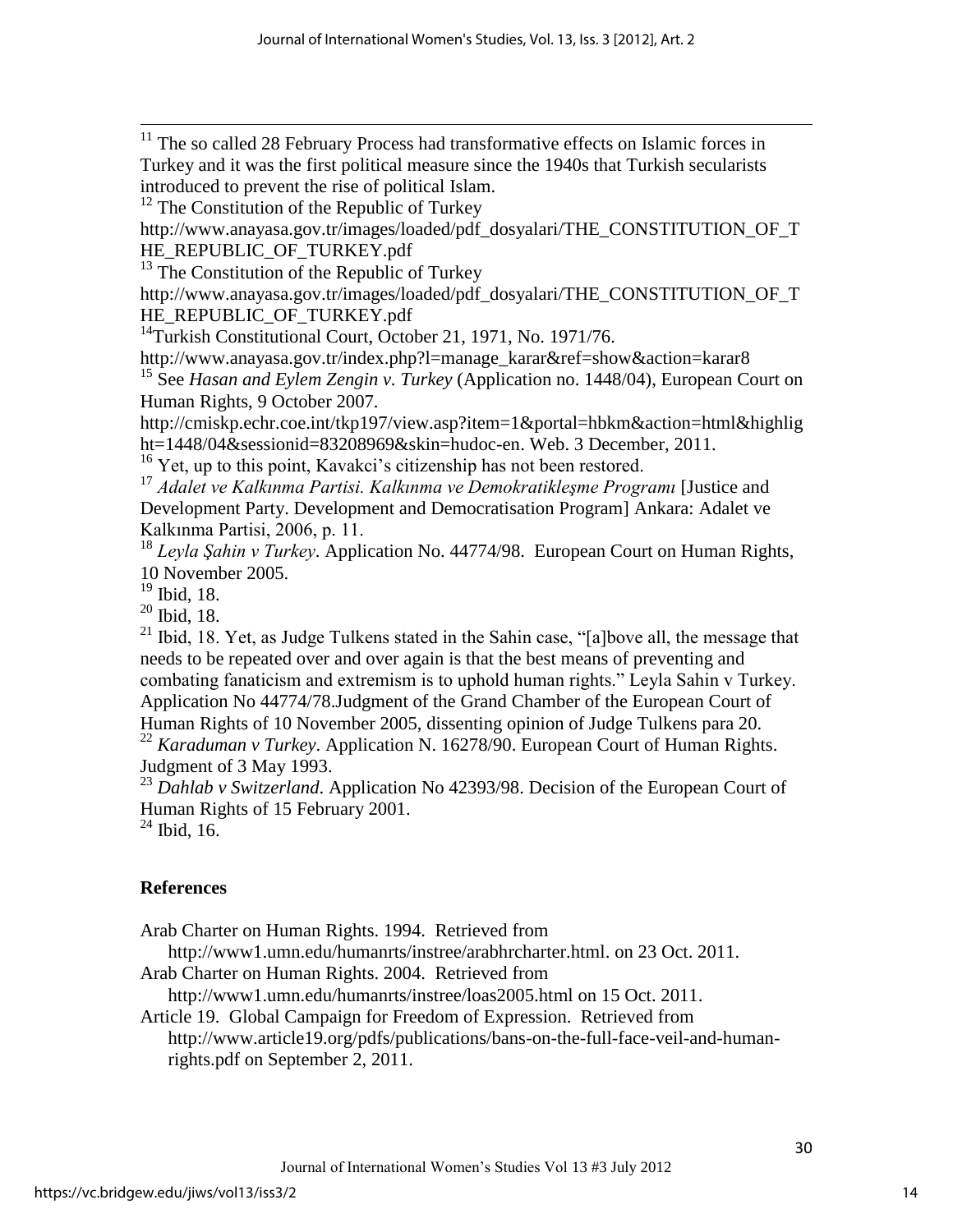Ataman, F. and Gottschlich, J. (2008) Angst in Ankara. Turkey Steers into a Dangerous Identity Crisis. *Spiegel Online*, 6 June.

Ayton-Shenker, D. (2011) The Challenge of Human Rights and Cultural Diversity. United Nations-Human Rights Background Note. Retrieved from <http://www.un.org/rights/dpi1627e.htm> on 10 Sept. 2011.

Cairo Declaration on Human Rights in Islam. Retrieved from <http://www1.umn.edu/humanrts/instree/cairodeclaration.html> on 10 Sept. 2011.

Camden Principles on Freedom of Expression and Equality (Article 19, 2009). Retrieved from

 <http://www.article19.org/advocacy/campaigns/camden-principles/index.html> on 3 September, 2011.

- Chirkin, C. (2007). Women"s Human Rights and Religion: How do they Co-exist? In Javaid Rehman and Susan C. Breau (eds.) *Religion, Human Rights and International Law. A Critical Examination of Islamic State Practices*. Leiden, Boston: Martinus Nijhoff Publishers.
- Constitution of the Republic of Turkey Retrieved from [http://www.anayasa.gov.tr/images/loaded/pdf\\_dosyalari/THE\\_CONSTITUTION\\_OF](http://www.anayasa.gov.tr/images/loaded/pdf_dosyalari/THE_CONSTITUTION_OF_THE_REPUBLIC_OF_TURKEY.pdf) [\\_THE\\_REPUBLIC\\_OF\\_TURKEY.pdf](http://www.anayasa.gov.tr/images/loaded/pdf_dosyalari/THE_CONSTITUTION_OF_THE_REPUBLIC_OF_TURKEY.pdf) on 2 Sept. 2011.
- "Court Annuls Turkish Headscarf Reform" (2008) *BBC News* 5 June.
- Craig, P. and de Búrca, G. (2008) *EU Law: Text, Cases and Materials*. Oxford: Oxford University Press.4th edition at 418.
- Cumper, P. and Lewis, T. (2008-2009) Taking Religion Seriously? Human Rights and Hijab in Europe – Some Problems of Adjudication. *24 Journal of Law and Religion,*  pp. 599-627.
- *Dahlab v Switzerland*. Application No 42393/98. Decision of the European Court of Human Rights of 15 February 2001.
- Dressler, M. (2008) Religio-Secular Metamorphoses: The Re-Making of Turkish Alevism. *Journal of the American Academy of Religion*, 76 (2), pp. 280-311.
- EU Fundamental Rights Agency. Report on Discrimination against Muslims in Europe. Retrieved from [http://194.30.12.221/fraWebsite/attachments/EU-MIDIS-2-](http://194.30.12.221/fraWebsite/attachments/EU-MIDIS-2-MR280509_EN.pdf) [MR280509\\_EN.pdf](http://194.30.12.221/fraWebsite/attachments/EU-MIDIS-2-MR280509_EN.pdf) on 2 September, 2011.

*Hasan and Eylem Zengin v. Turkey*. Application no. 1448/04. European Court on Human Rights, 9 October 2007. Retrieved from [http://cmiskp.echr.coe.int/tkp197/view.asp?item=1&portal=hbkm&action=html&high](http://cmiskp.echr.coe.int/tkp197/view.asp?item=1&portal=hbkm&action=html&highlight=1448/04&sessionid=83208969&skin=hudoc-en)

- [light=1448/04&sessionid=83208969&skin=hudoc-en](http://cmiskp.echr.coe.int/tkp197/view.asp?item=1&portal=hbkm&action=html&highlight=1448/04&sessionid=83208969&skin=hudoc-en) on 2 Aug. 2011. Head, J. (2010). Quiet End to Turkey"s College Headscarf Ban. *BBC News Europe*, 31
	- December.

 $\overline{\phantom{a}}$ 

- Hooper, J. (2010) Veiled Muslim women in Italy "uphold tradition of the Madonna." *The Observer* 9 May.
- *Leyla Şahin v. Turkey*. Application No. 44774/98. European Court on Human Rights, 10 November 2005.
- *Murphy v Ireland*. Application No 44179/98. Judgment of the European Court of Human Rights of 10 July 2003.